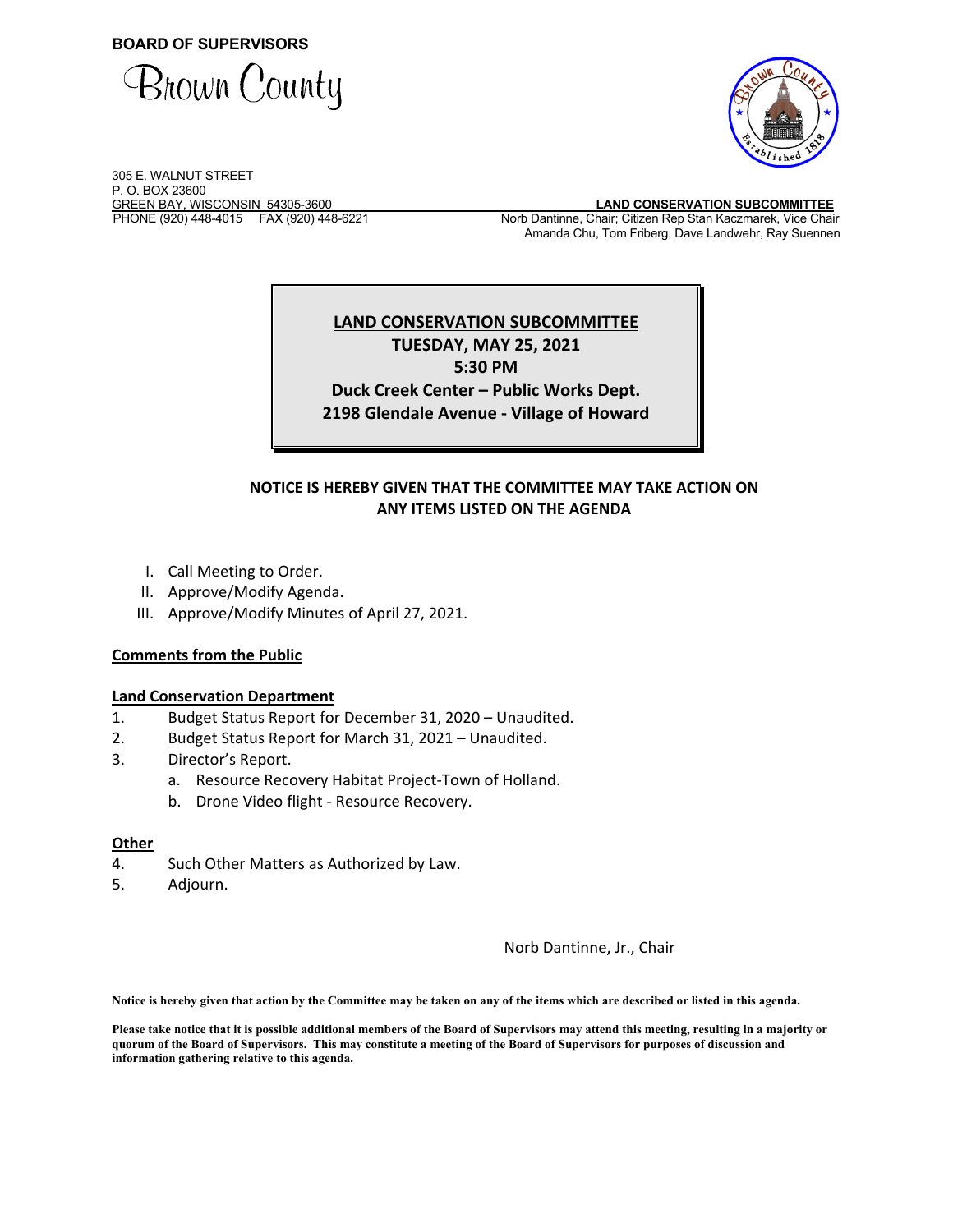### **PROCEEDINGS OF THE BROWN COUNTY LAND CONSERVATION SUBCOMMITTEE**

Pursuant to Section 18.94 Wis. Stats., a regular meeting of the Brown County Land Conservation Subcommittee was held on Tuesday, April 27, 2021 at the STEM Innovation Center, 2019 Technology Way, Green Bay, WI 54311.

Present: Chair Norb Dantinne, Vice Chair/Citizen Rep Stan Kaczmarek, Supervisor Amanda Chu, Supervisor Tom Friberg, Supervisor Dave Landwehr, Supervisor Ray Suennen **Also Present:** County Conservationist Mike Mushinski, Extension Director Judy Friedrichs; Supervisor Dave Kaster

I. Call Meeting to Order.

The meeting was called to order by Chairman Dantinne at 5:30 p.m.

II. Approve/Modify Agenda.

Motion made by Supervisor Landwehr, seconded by Supervisor to Supervisor Friberg approve. Vote taken. **MOTION CARRIED UNANIMOUSLY** 

III. Approve/Modify Minutes of March 23, 2021.

Motion made by Supervisor Landwehr, seconded by Supervisor Friberg to approve. Vote taken. MOTION CARRIED **UNANIMOUSLY** 

**Comments from the Public. None.** 

**Land Conservation Department** 

1. Budget Status Report for February 28, 2021 - Unaudited.

> Motion made by Supervisor Landwehr, seconded by Supervisor Chu to receive and place on file. Vote taken. **MOTION CARRIED UNANIMOUSLY.**

### $2.$ Director's Report.

a. Resolution in Support of Achieving Base Funding Goal for County Conservation Staffing.

County Conservationist Mike Mushinski noted this was the sample resolution they talked about last month which was put into proper format. It gets to supporting the \$15 million dollars in base funding for County Conservation staff in the state, meeting that statutory goal in the state.

Dantinne pointed out an extra "the" in the paragraph that starts NOW, THEREFORE, BE IT RESOLVED: "LCD professionals are the among the best..."

Responding to Chu, Mushinski informed the water quality bills started two years ago and COVID stopped everything. Generally, they haven't been doing resolutions for state funding but with the Water Quality Task Force, there was such a passion statewide to get more funds. Kaczmarek informed there were 13 bills that went through and passed through the Wisconsin State Assembly with bipartisan support. They got to the Senate and that's where they stayed. Some bills will be put in the Governor's budget, some you don't know where they'll end up. Mushinski stated if they get the resolution by out by the end of May, they were in good shape and it will have a different. Timing was perfect to show support for Brown County.

Motion made by Vice-Chair Stan Kaczmarek, seconded by Supervisor Tom Friberg to approve with the grammatical amendment. Vote taken. MOTION CARRIED UNANIMOUSLY

 $\mathbf{1}$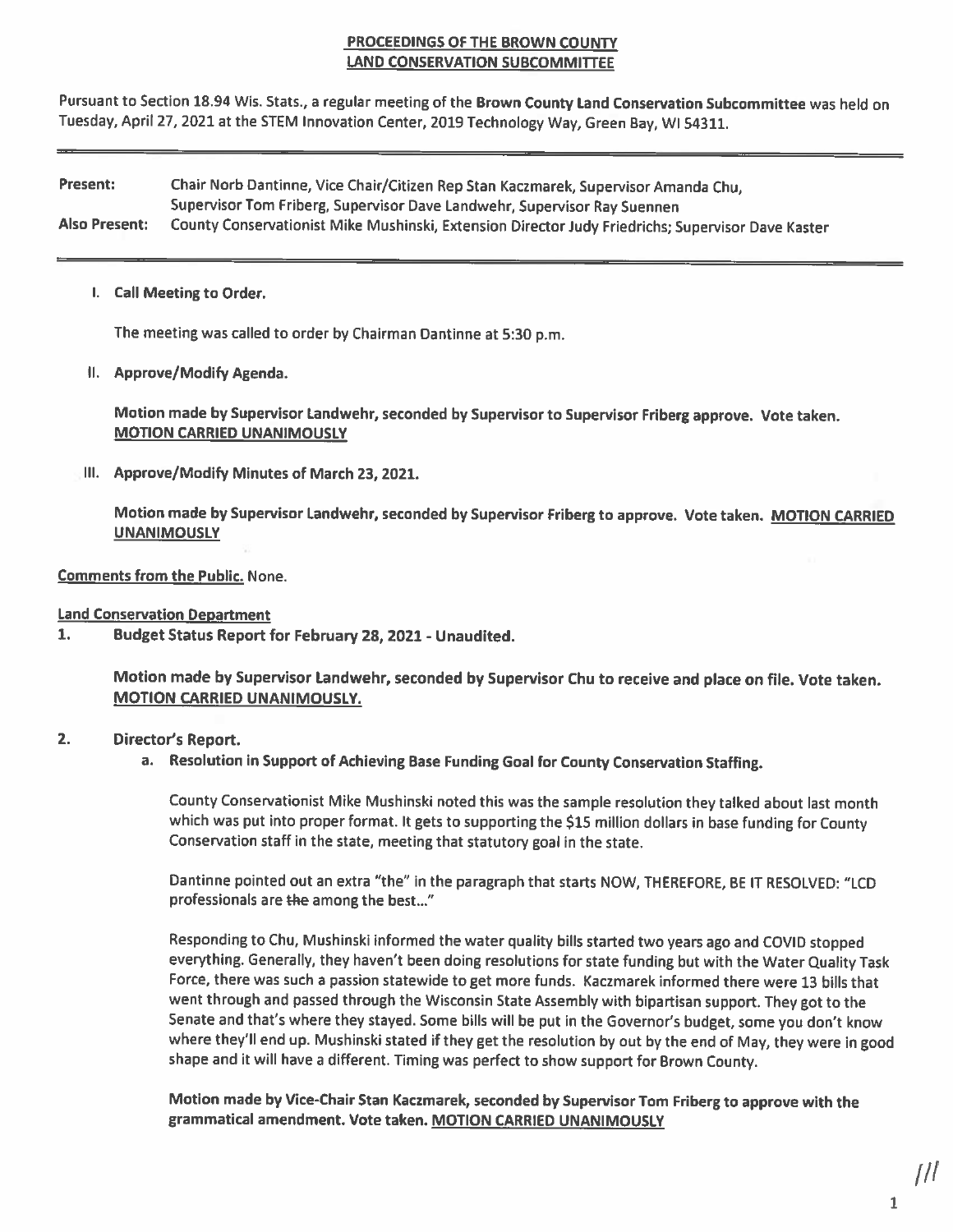### b. AIS Brown County Highlights.

Mushinski informed Fox-Wolf Watershed Alliance was working with five counties, including Brown, and there was some funding through DNR to hire a coordinator for all those counties. There are no county funds, they would be housing that person and coordinating their efforts with them. A handout was provided re: Aquatic Invasive Species Program 2020 Highlights (attached).

### c. Glacierland Resource Conservation & Development Position in Brown County.

Extension Director Judy Knudsen spoke to their Fork Farm Unit and informed it was a great joint project and worked really well. They were growing herbs (cilantro and basil) right now for the Airport. This was part of their STEM Innovation Center Seed to Table Initiative. A handout was provided (attached), in which Knudsen and Mushinski spoke to.

Motion made by Supervisor Landwehr, seconded by Supervisor Chu to receive and place on file. Vote taken. MOTION CARRIED UNANIMOUSLY.

**Other** 

- 3. Such Other Matters as Authorized by Law. (None).
- 4. Adjourn.

Motion made by Vice Chair Stan Kaczmarek, seconded by Supervisor Friberg to adjourn at5:45 pm. Vote taken. **MOTION CARRIED UNANIMOUSLY** 

**Respectfully submitted,** 

Alicia A. Loehlein **Administrative Coordinator**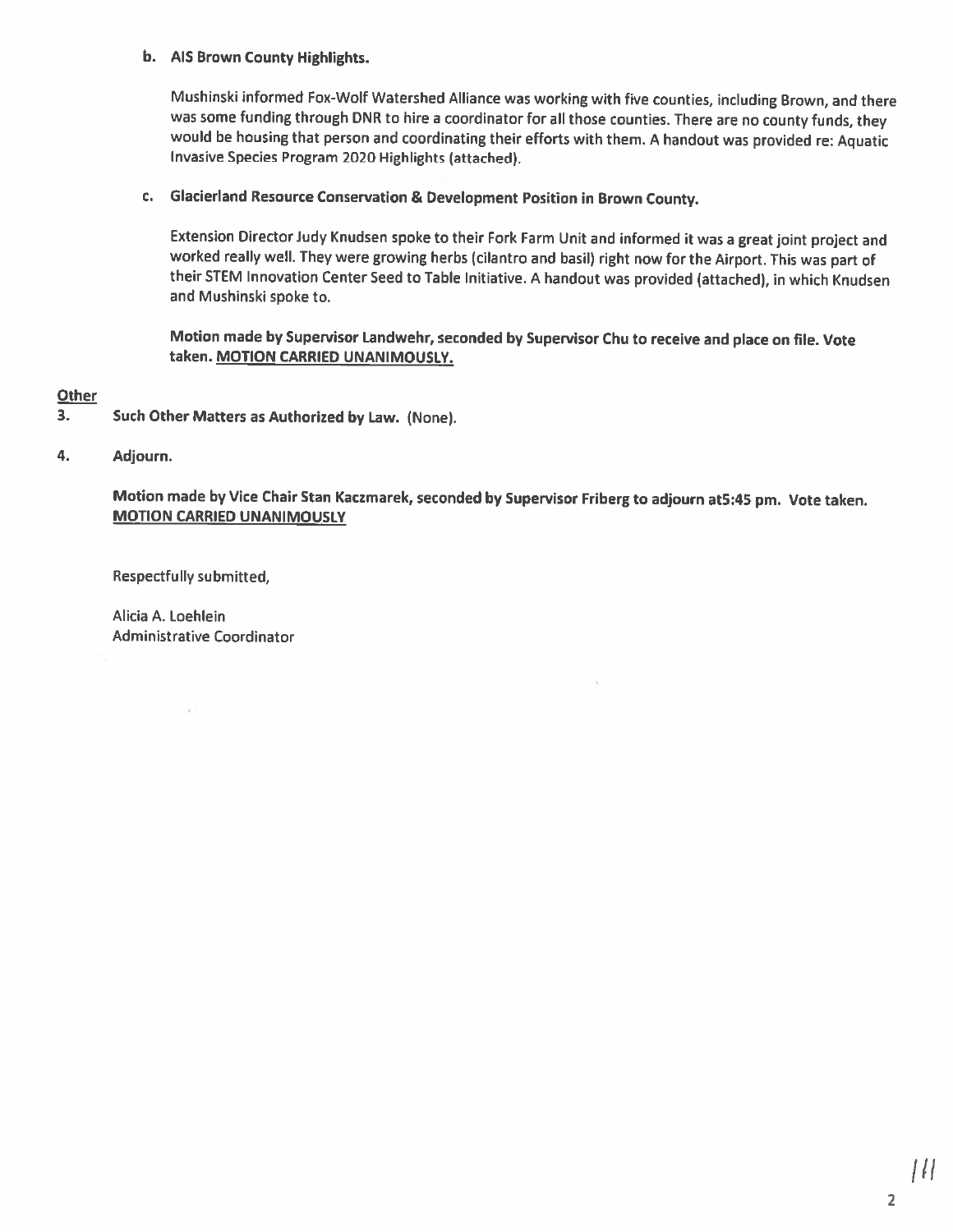Brown County Land & Water Conservation<br>Budget Status Report (unaudited)<br>December 31, 2020

| 2019 YTD<br>Transactions        | \$13,995.00<br>\$705,494.89<br>\$307,938.81<br>\$1,027,428.70<br>\$469,104.96<br>\$463,441.62<br>\$109,289.67<br>\$5,136.65<br>\$11,433.32<br>\$1,058,406.22                                                   |
|---------------------------------|----------------------------------------------------------------------------------------------------------------------------------------------------------------------------------------------------------------|
| 019 Amended<br><b>Budget</b>    | \$40,995.00<br>\$380,545.00<br>11,176,730.00<br>\$469,105.00<br>\$582,456.00<br>\$5,639.00<br>\$1,830.00<br>1,177,030.00<br>\$118,000.00<br>\$755,190.00                                                       |
|                                 | Personnel Costs<br>Property Tax Revenue<br>TOTAL REVENUES<br>Operating Expenses<br>OUT-Outlay<br><b>TOTAL EXPENSES</b><br>Public Charges<br>Misc Rev.<br><b>Ather Financing Sources</b>                        |
|                                 |                                                                                                                                                                                                                |
| <b>fransactions</b><br>2020 YTD | \$464,855.00<br>\$511,785.87<br>\$26,133.50<br>\$108,750.55<br>\$625,058.50<br>\$35,181.60<br>\$415,004.11<br>\$1,066,196.11<br>\$3,339.23<br>\$1,123,912.25                                                   |
| 020 Amended<br><b>Budget</b>    | \$497,374.00<br>\$634,581.00<br>\$1,161,305.00<br>\$464,855.00<br>\$29,350.00<br>\$550,260.00<br>\$103,280.00<br>\$0.00<br>\$1,153,805.00<br>\$35,410.00                                                       |
|                                 | Personnel Costs<br>Property Tax Revenue<br>Intergovt'l Revenue<br>Operating Expenses<br>OUT-Outlay<br><b>TOTAL EXPENSES</b><br>Other Financing Sources<br><b>TOTAL REVENUES</b><br>Public Charges<br>Misc Rev. |